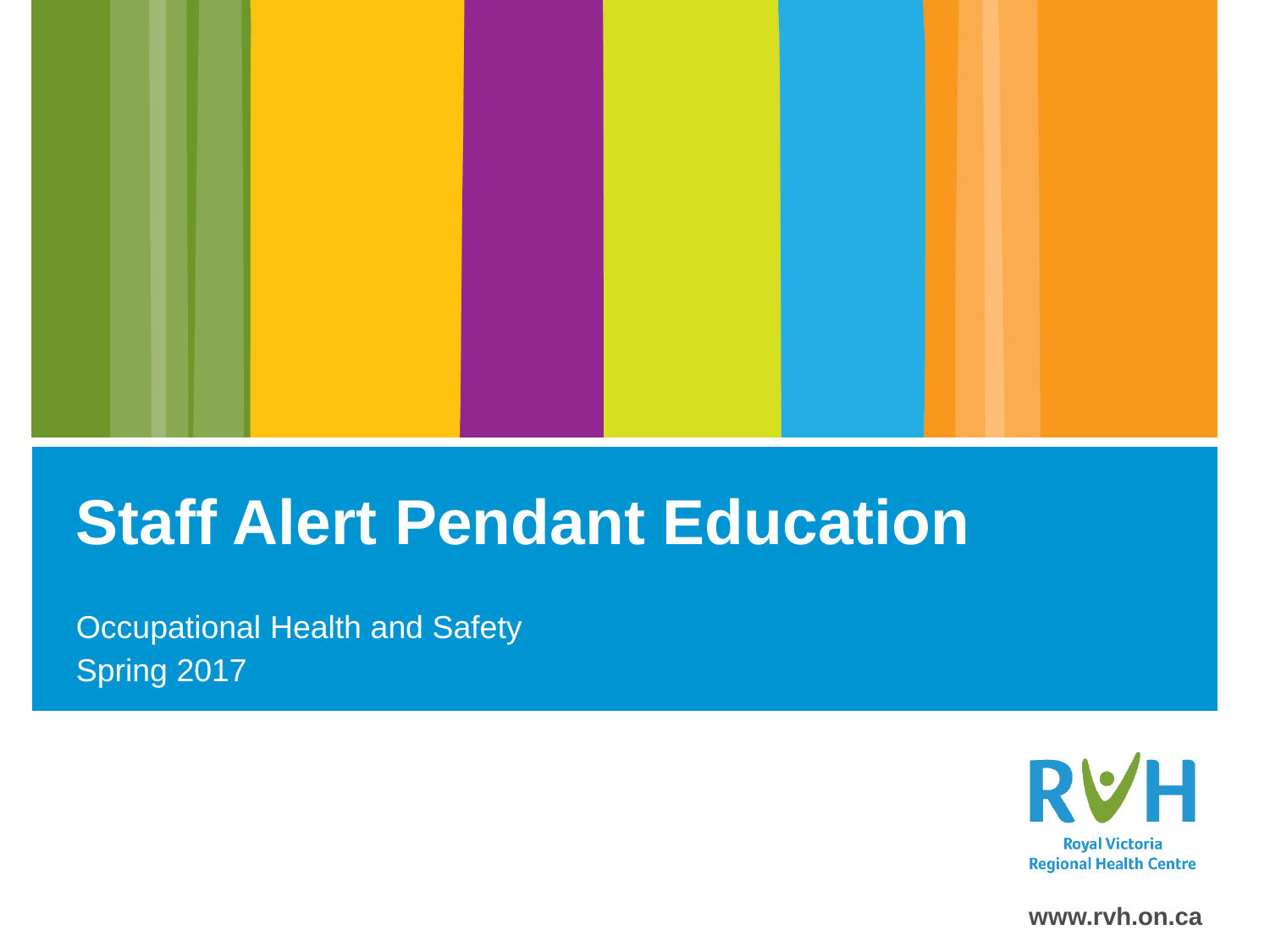# **Why am I getting a Staff Alert Pendant?**

By law, RVH must develop measures that control and prevent workplace violence. This must be done in collaboration with the Joint Health and Safety Committee (JHSC), **made up of RVH clinical and non-clinical workers from all unions.** 

With more patient violence occurring, the JHSC requested another tool for drawing immediate attention when violence is occurring or imminent.

The **Staff Alert Pendants have been endorsed by the JHSC**  as the latest addition to RVH's Workplace Violence Prevention Program. These are the ones used at Waypoint Centre for Mental Health Care.

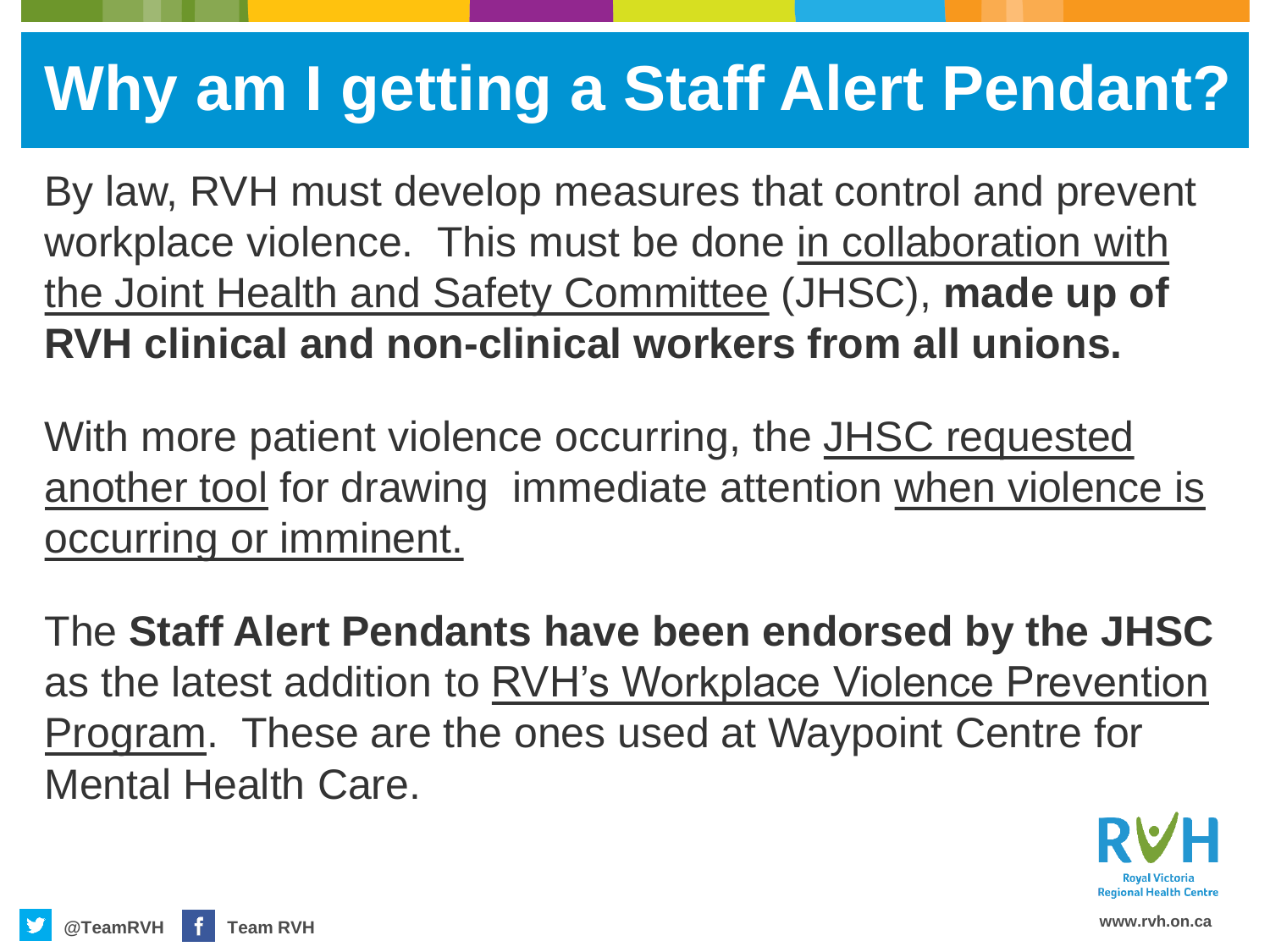### **What is a Staff Alert Pendant?**

The pendant is a **small device that emits a very loud sound** when the pin is pulled.

It does not transmit a signal or initiate a Code White. **It is strictly a noisemaking device,** used to immediately draw attention to yourself. It is another way to call for help when you can't reach a phone or fixed Code White button.



If you are **being attacked or if violence is imminent**, pull the pendant from its pin. It will emit a loud noise, immediately alerting people around you to the situation.

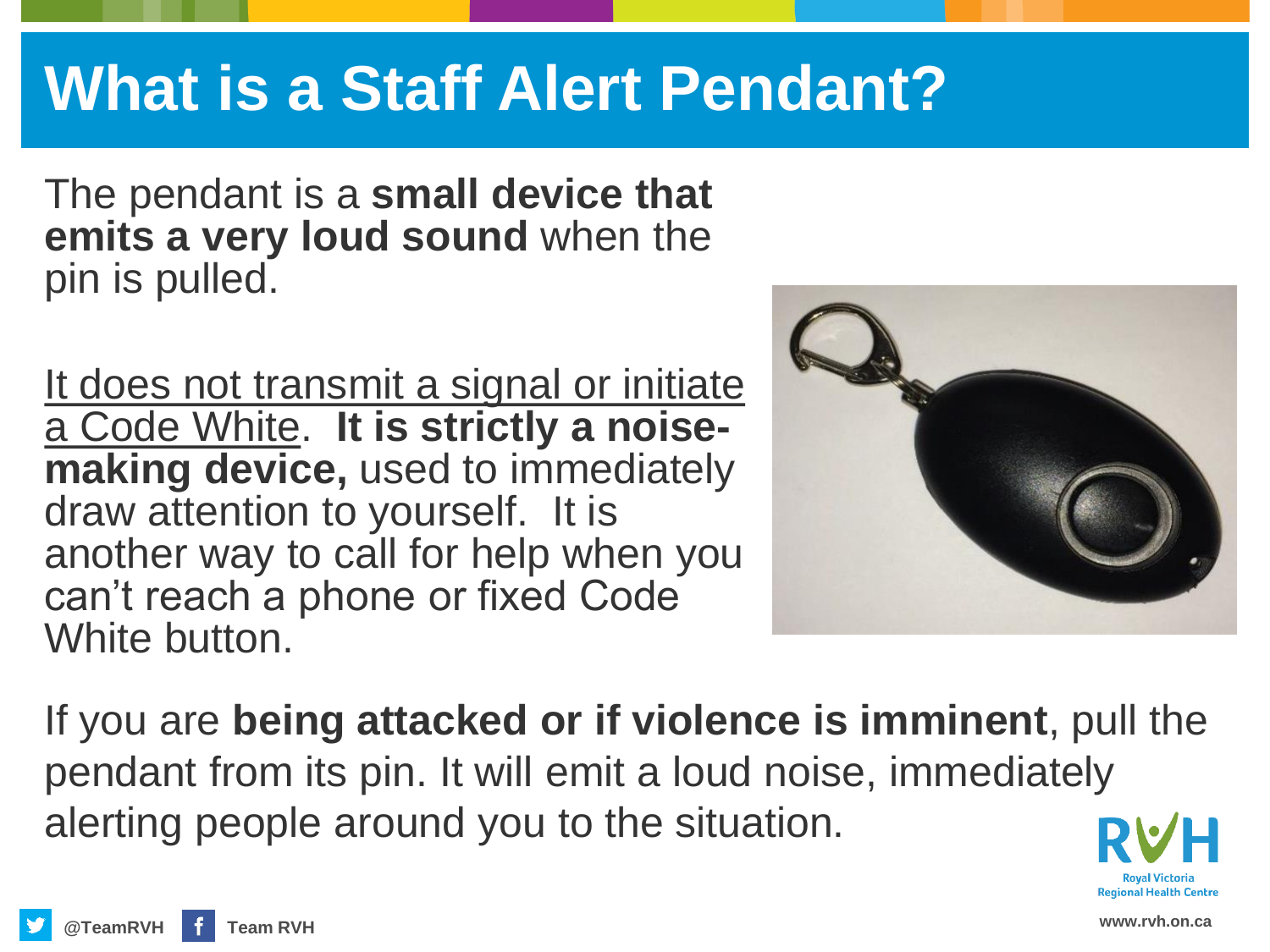## **Where do I wear it?**

#### **The pendants are a mandatory part of your RVH uniform.**

You must attach the pendant to your clothing in the **upper left quadrant**  (the same location as your badge).

It can be attached **directly to your clothing** or to the **top of your badge**.

**It must be well anchored so that when you pull the body of the pendant, its pin remains attached to you (to activate it).**

**√ CORRECT √**

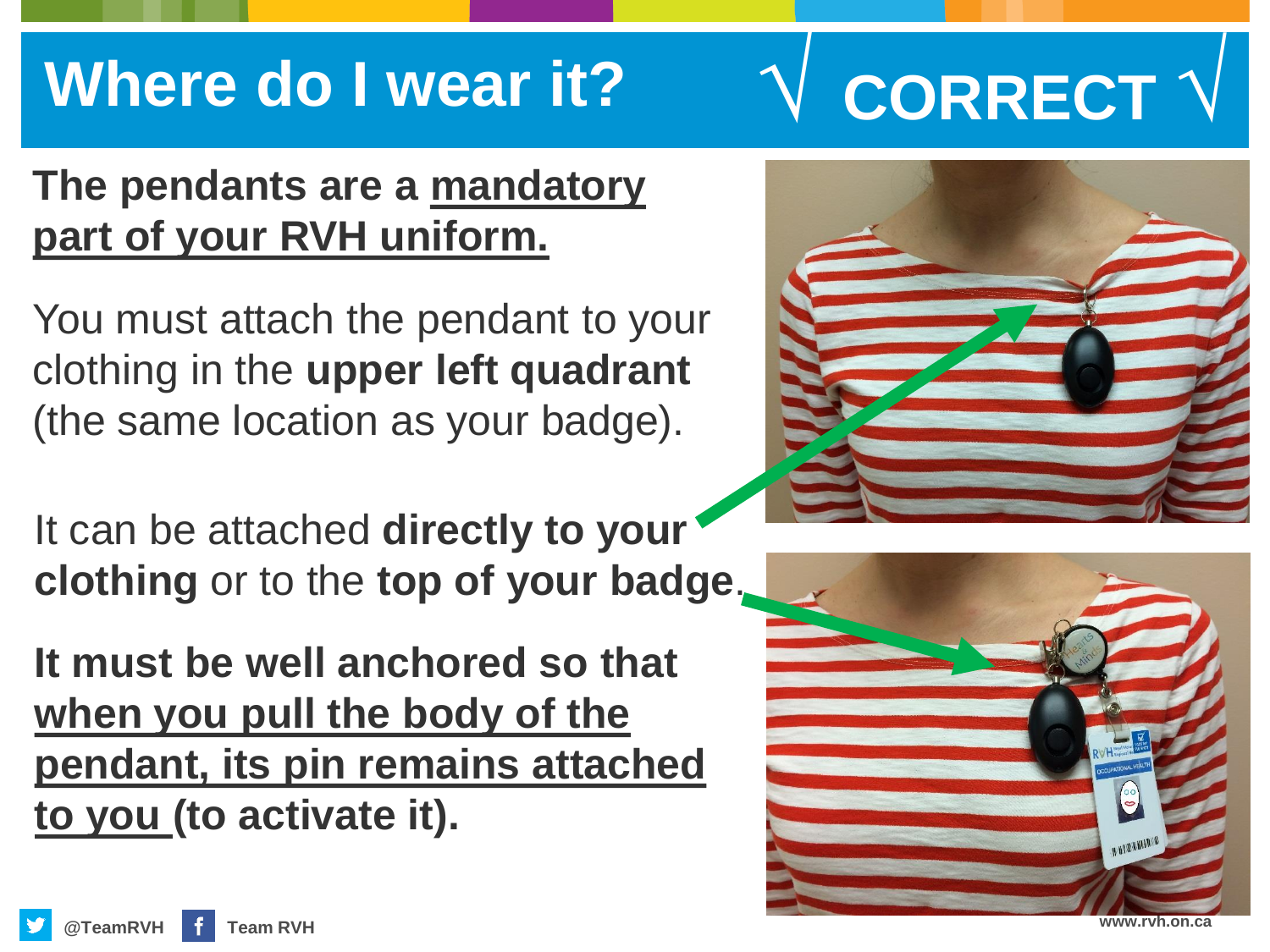# **Where do I wear it? xxINCORRECTxx**

To prevent accidental activation and to ensure you can reach it quickly when needed, please **do not wear** your pendant:

- At your waist
- On the retractable part of your badge attachment
- In your pocket





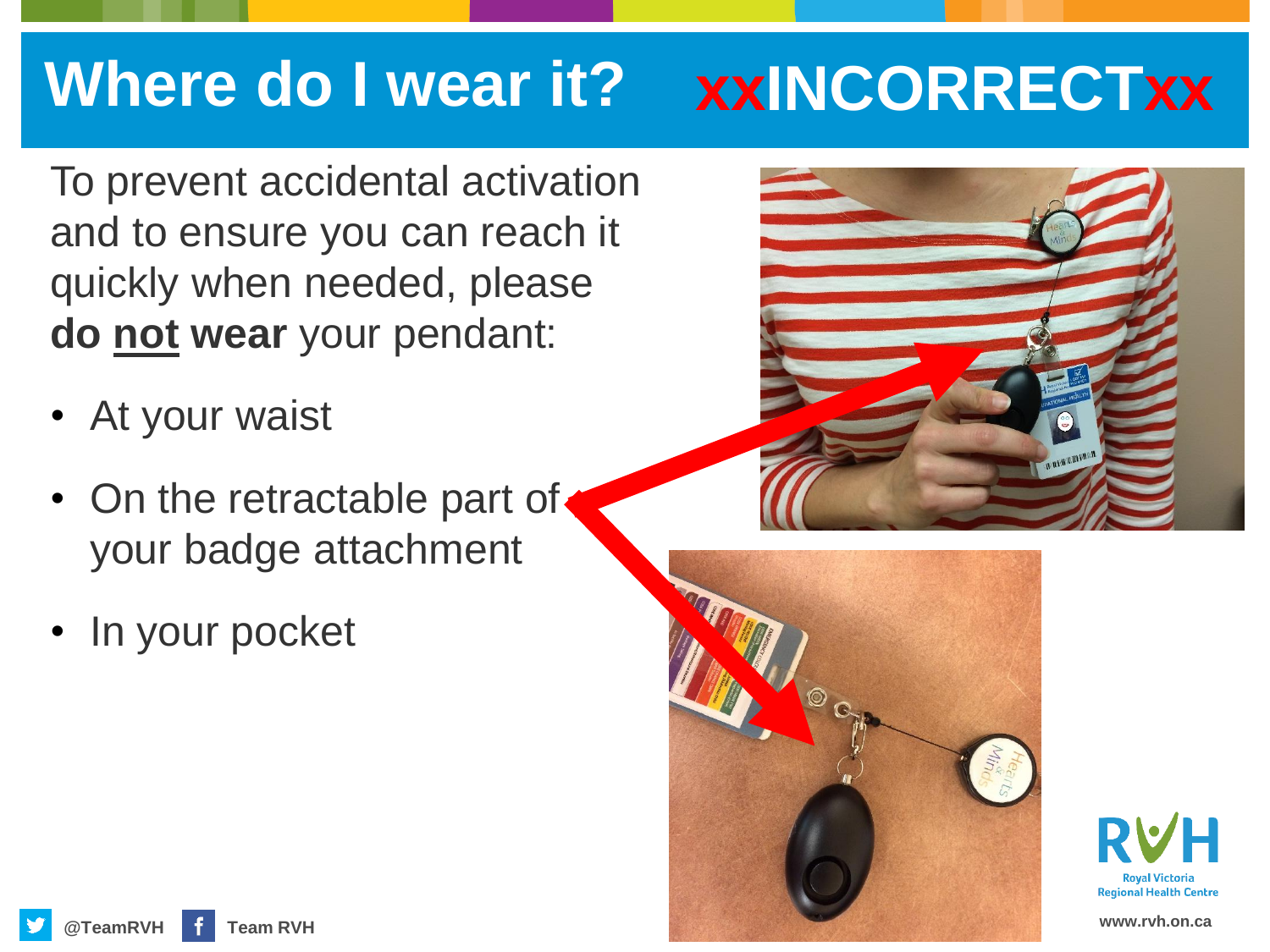# **How do I respond when I hear one?**

If you hear a pendant going off:

- If you are close to a phone, **dial 55 to initiate a Code White**  THEN run to assist the person who pulled the pendant OR
- If you wear a **portable Code White button** or have a **fixed Code White button** on your unit, **press it** (and hold for the required duration of time) **to initiate a Code White** THEN run to assist the person who pulled the pendant

#### OR

If you are not close to a phone or Code White button, immediately run to assist the person who pulled the pendant

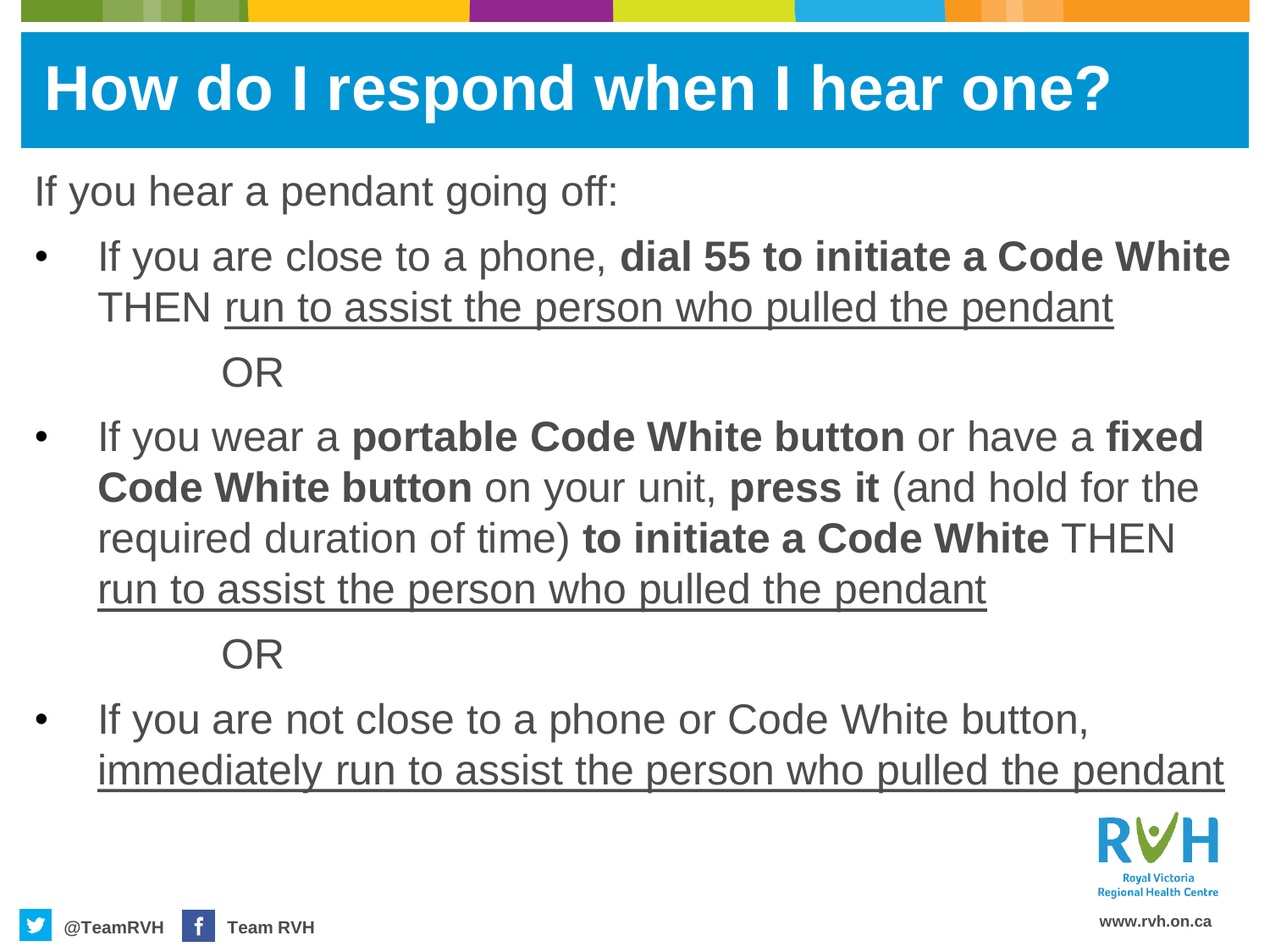### **How do I test my pendant?**

It is **mandator**y to **test your pendant before every shift** to ensure it is working. This is your responsibility and for your protection.

**Please do not test your pendant in a busy area! Do it in a washroom, staff locker room or other unoccupied area.**